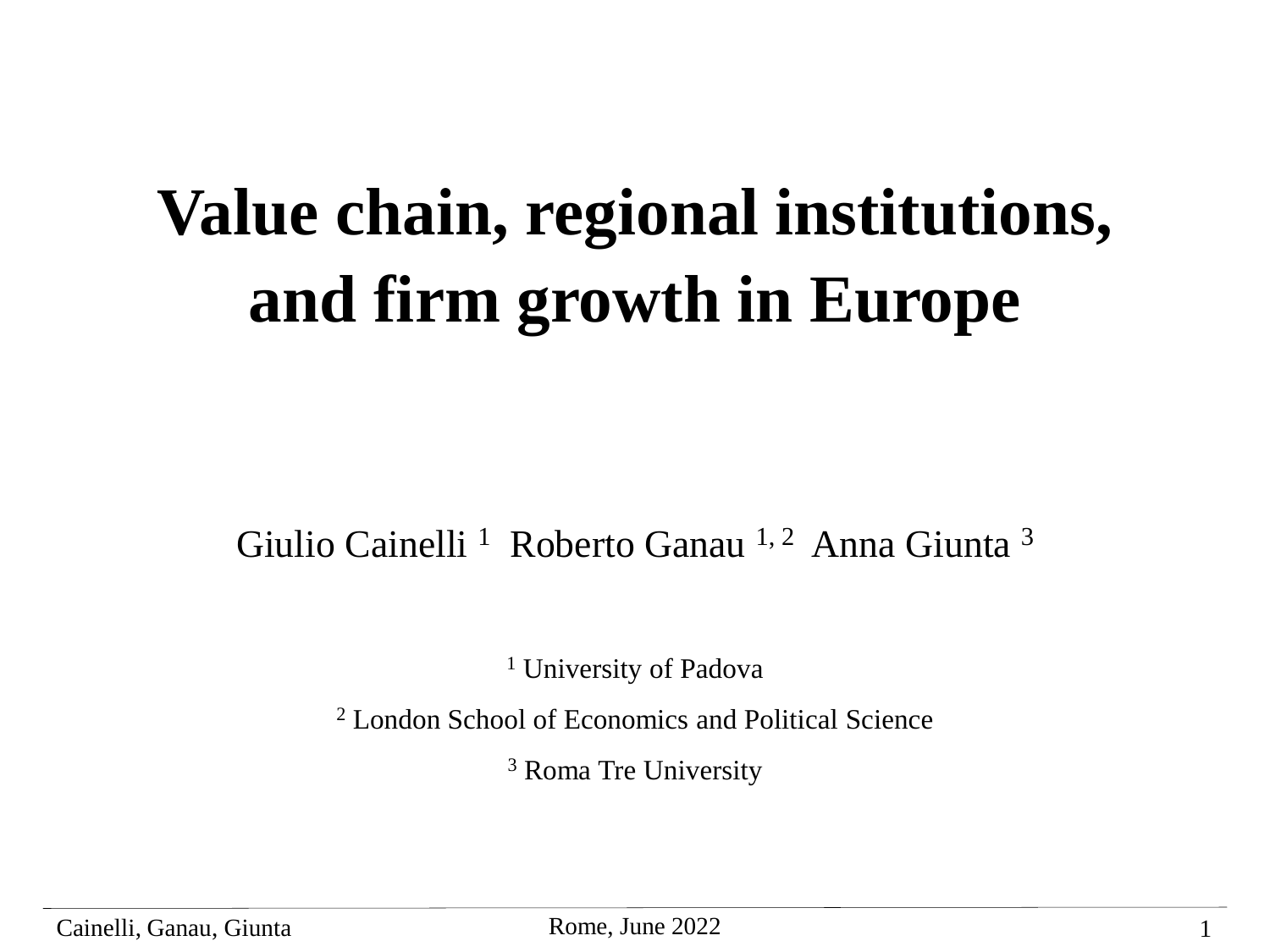#### The paper in a nutshell

- ➢ We analyse whether and to what extent regional institutional quality has a differential effect on firms' growth driven by heterogeneity in firm value chain positioning.
- ➢ We analyse short-run turnover growth for manufacturing firms in France, Germany, Italy, and Spain.
- ➢ We distinguish final firms serving end markets from suppliers serving other firms, and account for heterogeneity in the type of destination market.
- ➢ We find that high-quality regional institutions enhance the growth performance of only local-embedded suppliers with operations confined to their own regional market – i.e., the 'weakest' node of the value chain.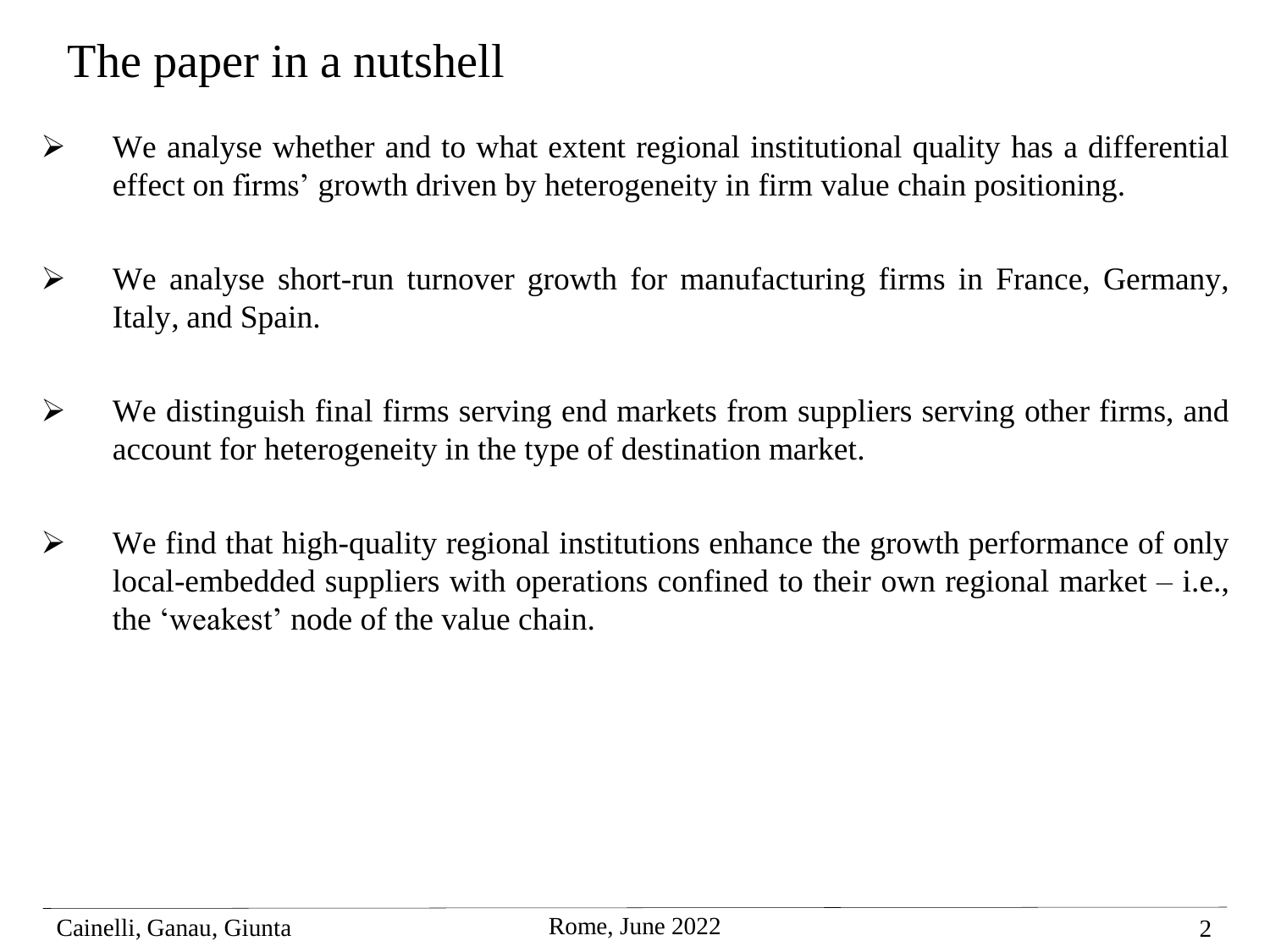#### Outline of the presentation

- 1. Motivation and contribution
- 2. Related literature
- 3. Conceptual framework
- 4. Dataset
- 5. Empirical framework
- 6. Results
- 7. Concluding remarks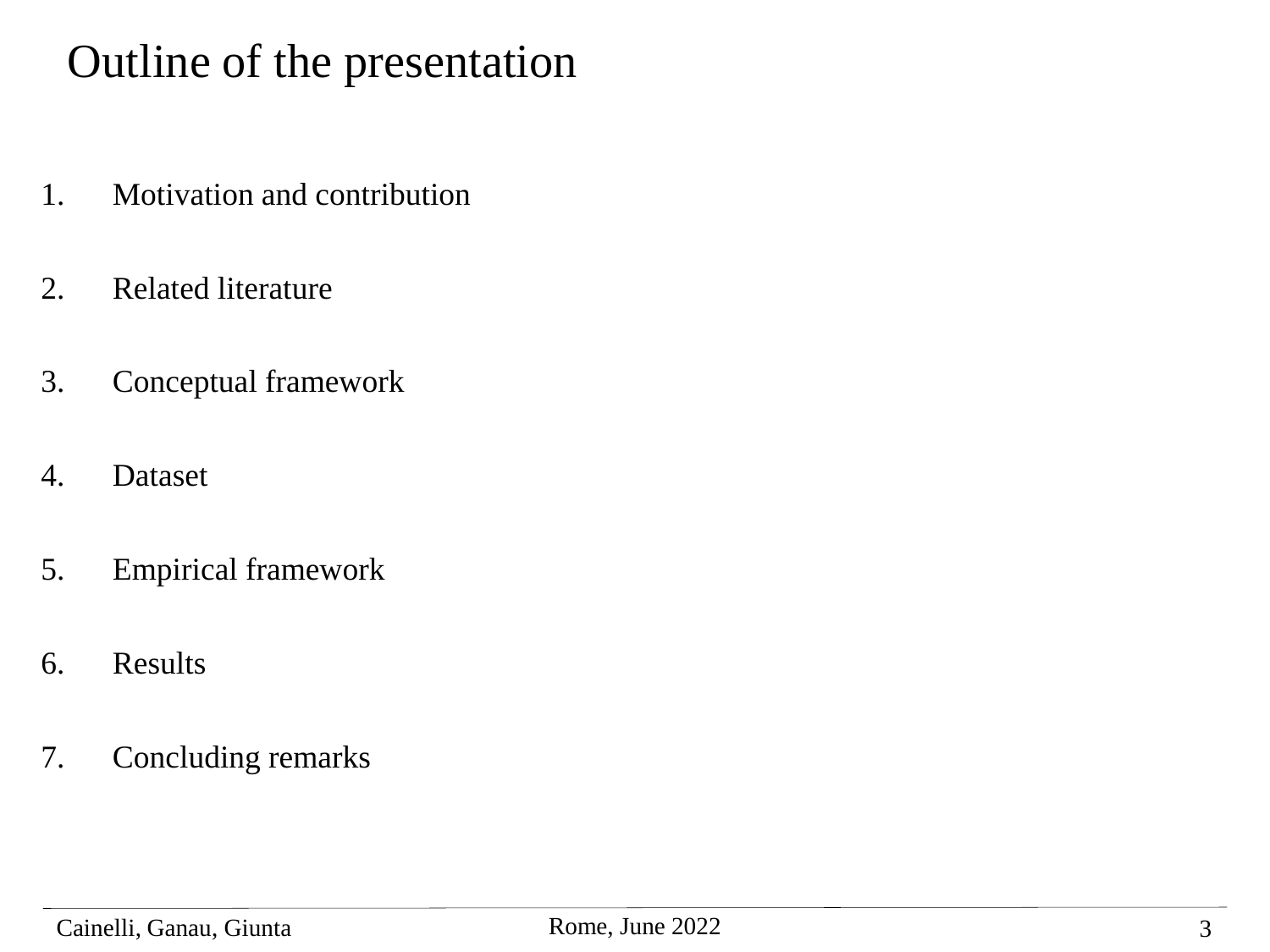#### Motivation and contribution

➢ Emphasis by international policymakers (EU) and organisations (OECD, WBG) on improvements of the quality of (local) institutions and governments to promote competitiveness, development, and growth.

(e.g., Farole et al., 2011; Rodríguez-Pose, 2013; Charron et al., 2014; Barbero et al., 2021)

- ➢ Overall, positive economic effects of high-quality institutions:
	- $\checkmark$  broad evidence on national/regional institutions and country/region performance (e.g., Knack and Keefer, 1995; Akçomak and ter Weel, 2009; Rodríguez-Pose and Ganau, 2022)
	- $\checkmark$  broad evidence on national institutions and firm performance (e.g., Dollar et al., 2005; Bowen and De Clercq, 2008; LiPuma et al., 2013)
	- $\checkmark$  little (but growing) evidence on regional institutions and firm performance (e.g., Powell and Weber, 2013; Choi et al., 2015; Lasagni et al., 2015)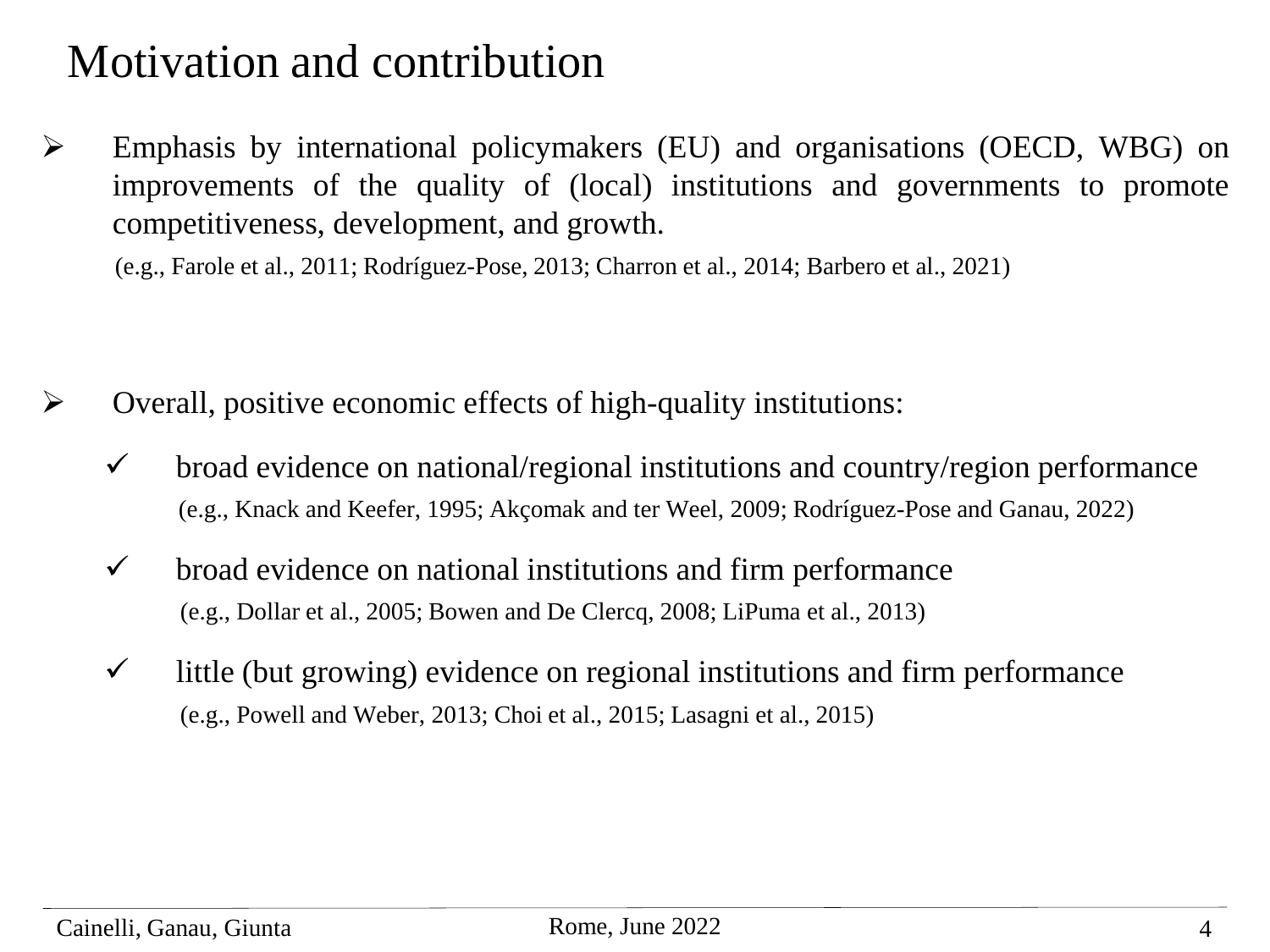#### Motivation and contribution

- ➢ Aggregate effects of institutions depend on the way they impact on the behaviour, organisation, and performance of individual firms:
	- $\checkmark$  limited cross-country (region-level) evidence under firm heterogeneity hypothesis – focus on size, capital, productivity heterogeneity sources (e.g., Ganau and Rodríguez-Pose, 2019; Rodríguez-Pose et al., 2021)
	- $\checkmark$  no evidence on heterogeneity related to the relative position a firm occupies along the value chain

(Eckardt-Poletti, 2018)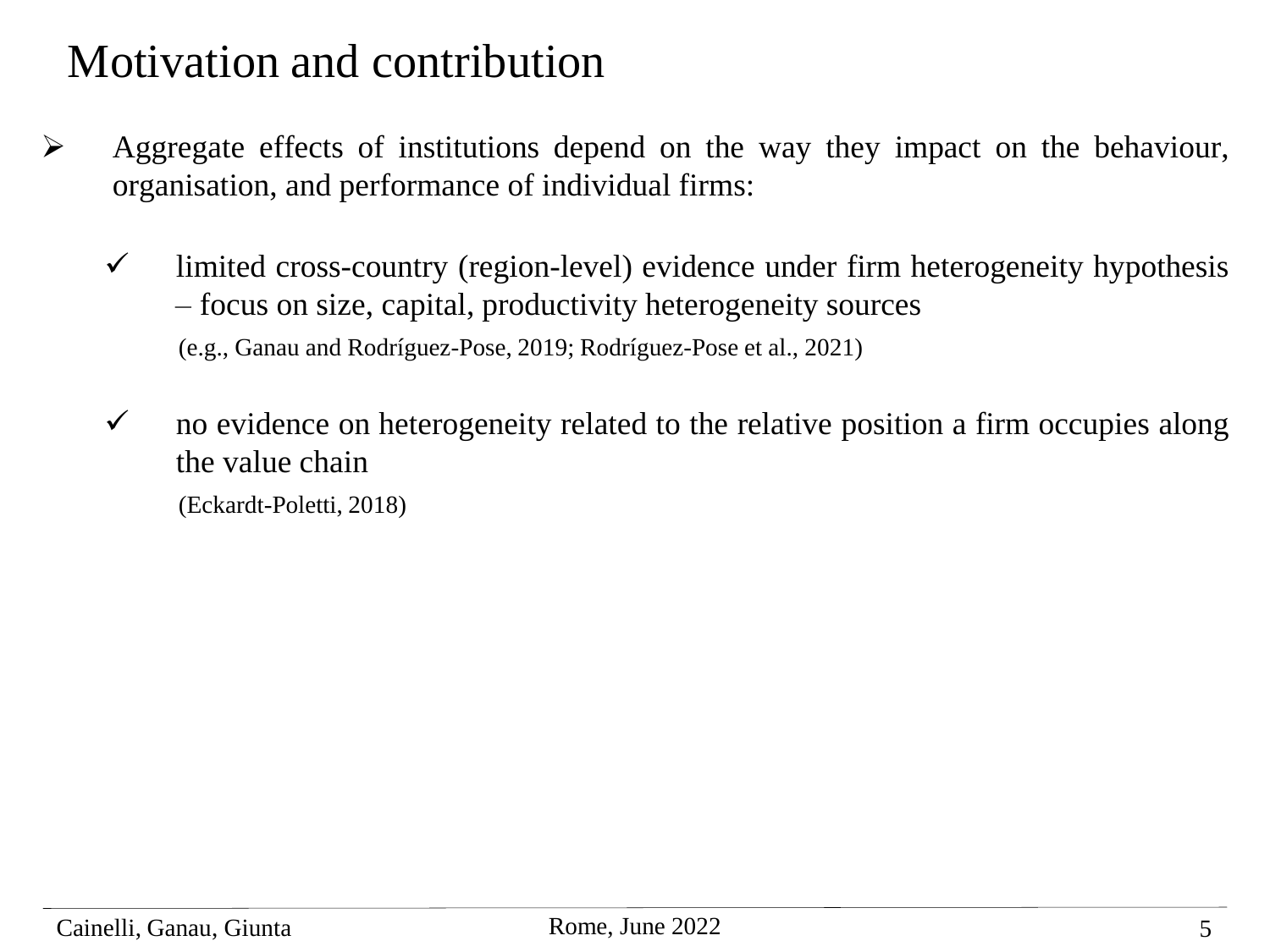#### Motivation and contribution

- ➢ We contribute by investigating the effect of regional institutional quality on firms' performance distinguishing companies according to:
	- $\checkmark$  firm value chain position final firms vs. suppliers
	- $\checkmark$  type of destination market local vs. national vs. international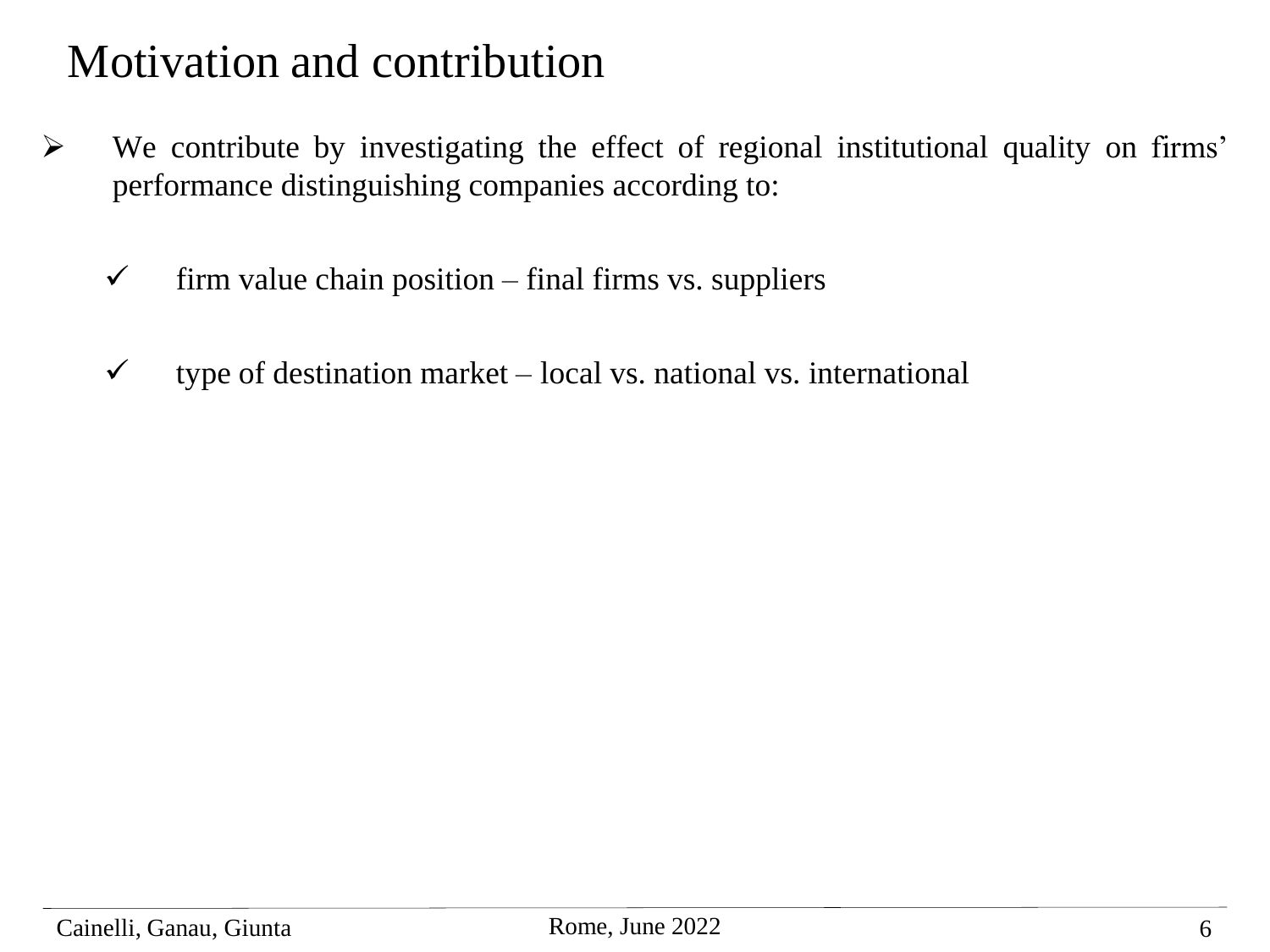#### Related literature

- ➢ Our analysis is related to three different literature streams:
- 1. economic returns of regional institutional quality on heterogeneous firms (e.g., Ganau and Rodríguez-Pose, 2019; Rodríguez-Pose et al., 2021)
- 2. international production fragmentation and the impact of (regional) institutions on firms' probability to participate in global value chains (Dollar et al., 2016; Accetturo et al., 2017; Gee et al., 2020; Hong et al., 2020)
- 3. role of contextual factors in influencing the performance of firms occupying different positions along the value chain (Cainelli et al., 2018)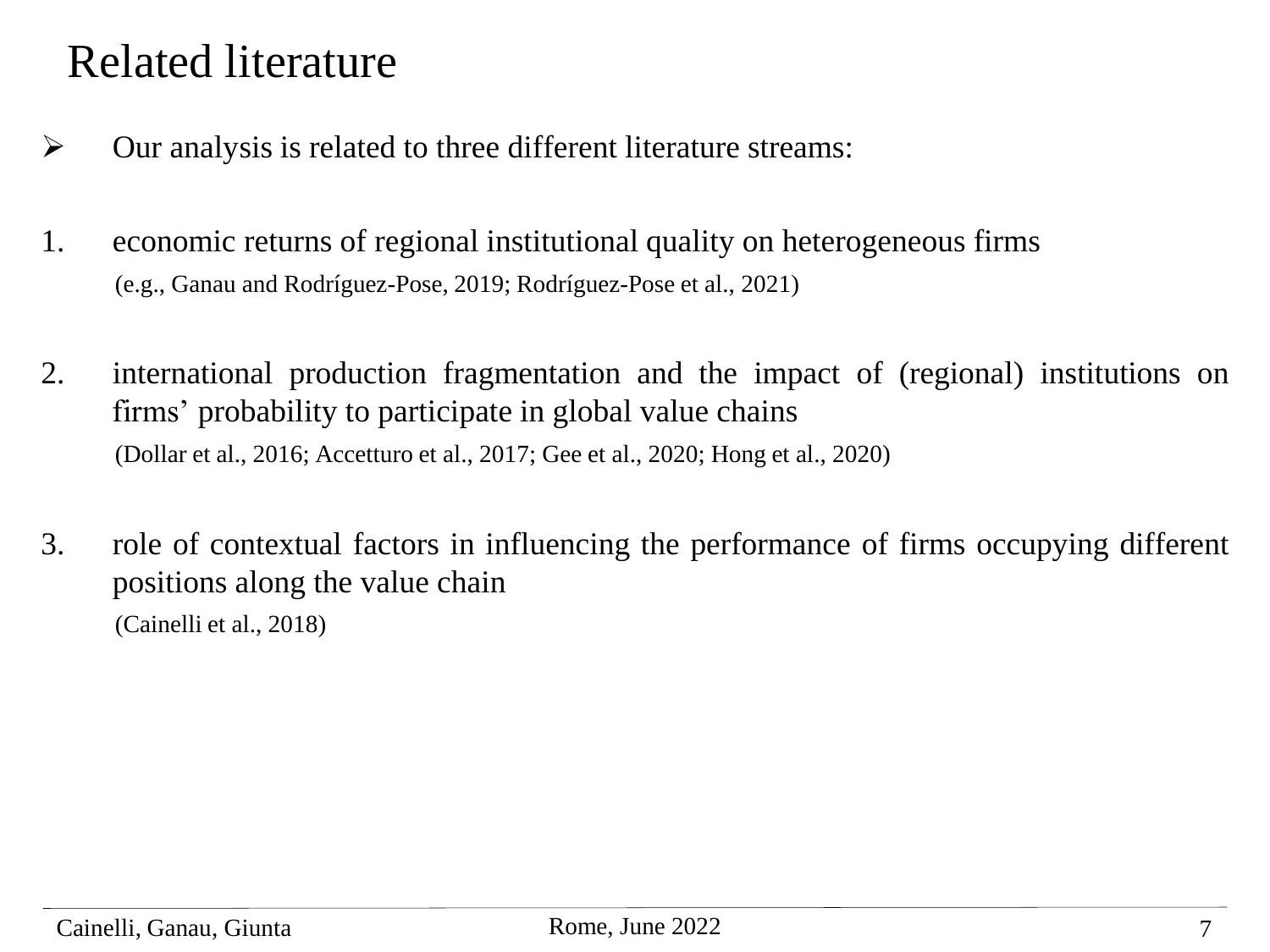#### Conceptual framework

- ➢ The division of labour allows firms to gain a performance premium through channels such as specialisation economies, cost saving, and high-quality inputs: (e.g., Kimura, 2002; Giunta et al., 2012; Veugelers et al., 2013; Agostino et al., 2020)
	- $\checkmark$  this premium tends to be larger for final firms (serving end markets) operating at the most valued stages of the chain, than for suppliers (serving other firms);
	- $\checkmark$  this premium is likely to be larger for firms in global rather than local/national value chains – scale economies, new technologies, sunk cost complementarities.
- ➢ At the same time, globalisation has contributed to reduce the contractual strength of suppliers (lower trade barriers/transport costs, spread of communication technologies): (Porter, 1980)
	- $\checkmark$  globalisation provides final firms with a much larger pool of potential suppliers to choose among based on cost- and location-seeking criteria;
	- $\checkmark$  suppliers are increasingly facing a reduction of bargaining power due to growing international competition.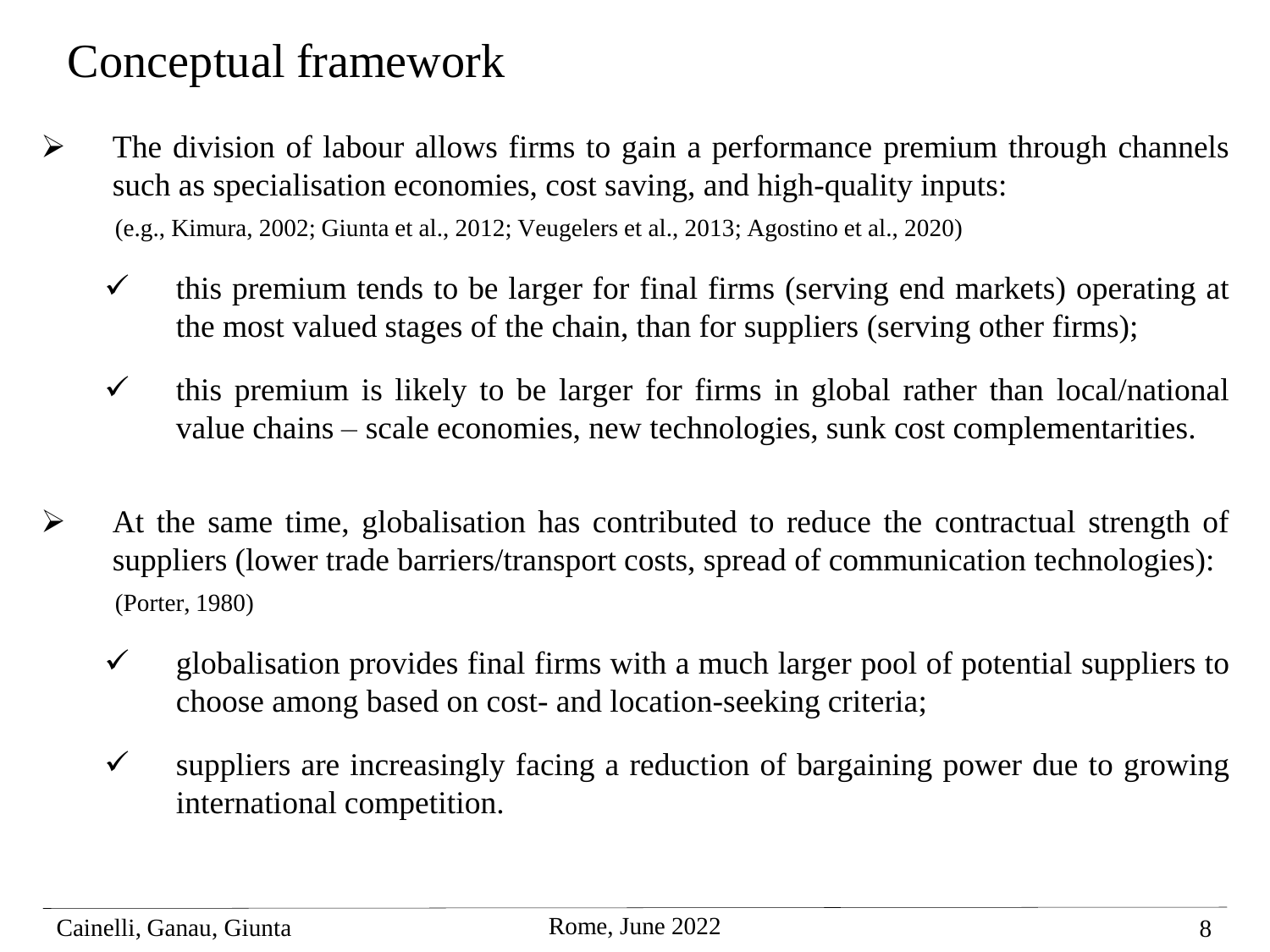#### Conceptual framework

- ➢ Good governance as a key factor for suppliers operating in such a competitive setting of intense inter-firm market relationships, asymmetric information, incomplete contract, and potential opportunistic behaviour:
	- $\checkmark$  formal channel bureaucratic efficiency and transparency, provision of support/targeted services, protection against unfair competition;
	- $\checkmark$  informal channel certainty and stability of the local business environment reducing transaction costs and favouring repeated inter-firm transactions.
- ➢ High-quality institutions allow suppliers to leverage on competitive advantages (e.g., acquired know-how, specificities of demanded goods) against new (international) competitors for maintaining long-lasting production relationships with (local) buyers:
	- $\checkmark$  good governance may help suppliers to maximise trade gains from inter-firm production relationships:
		- o this is key for local-embedded suppliers compared to suppliers operating at national and (even more) global level – larger, higher value-added, and more diversified operational scale.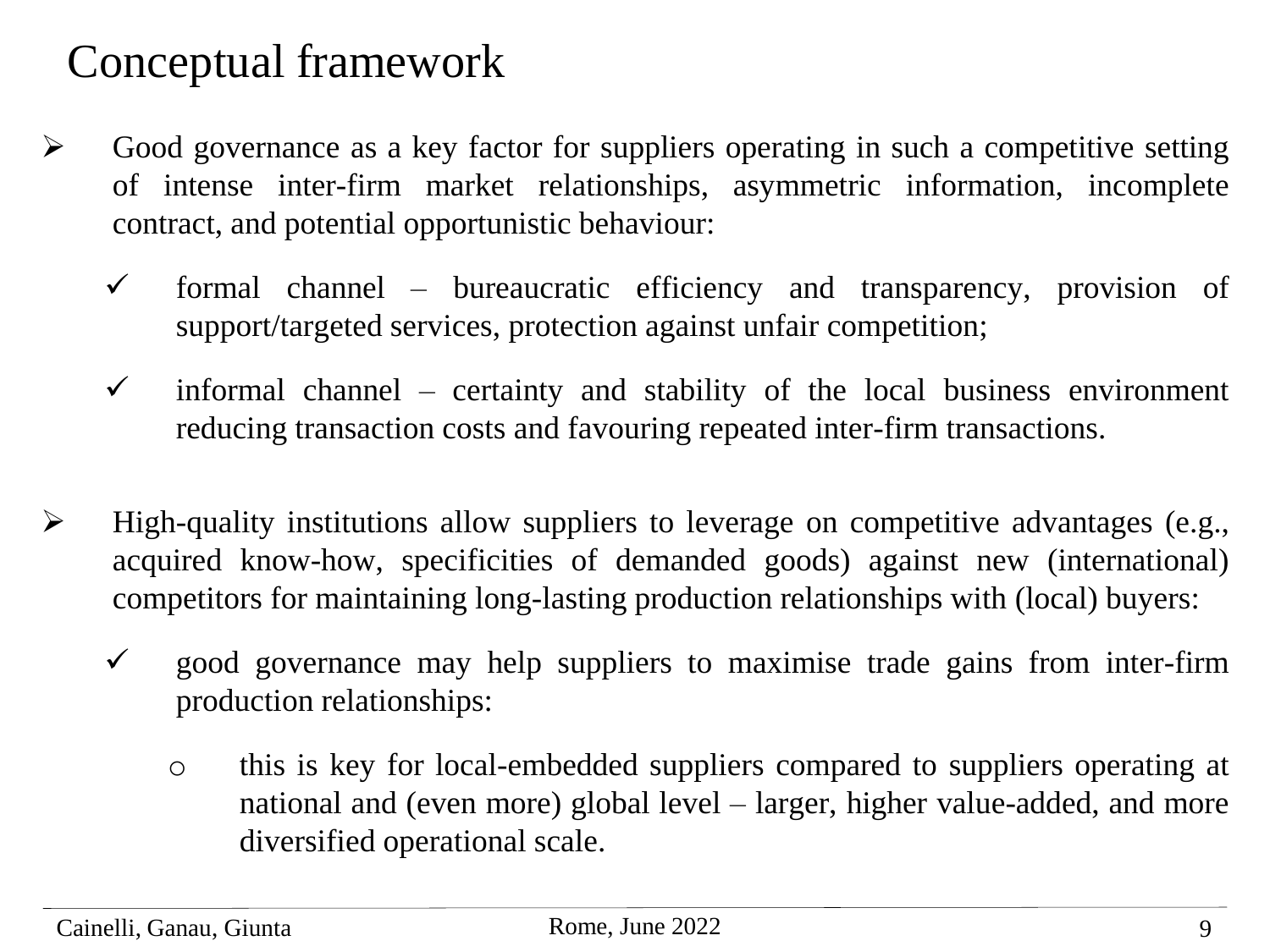#### Dataset

- ➢ Firm-level data drawn from the EFIGE (Bruegel) dataset: (Altomonte and Aquilante, 2012)
	- $\checkmark$  survey data collected in 2010, referring to the period 2007-2009
	- $\checkmark$  balance sheet data from Amadeus (Bureau Van Dijk) database for 2010-2013
	- $\checkmark$  focus on firms operating in France, Germany, Italy, Spain:
		- o active manufacturing firms with more than 10 employees
		- o estimation sample of 6,599 firms
- ➢ Region-level data on institutional quality drawn from the European Quality of Government Index dataset (University of Gothenburg):

(Charron et al., 2013; Charron et al., 2014)

- $\checkmark$  survey conducted in 2010, and referring to year 2009
- $\checkmark$  focus on individuals' perception and experience with corruption, quality, and impartiality of governance in their own region with respect to education, health care, and law enforcement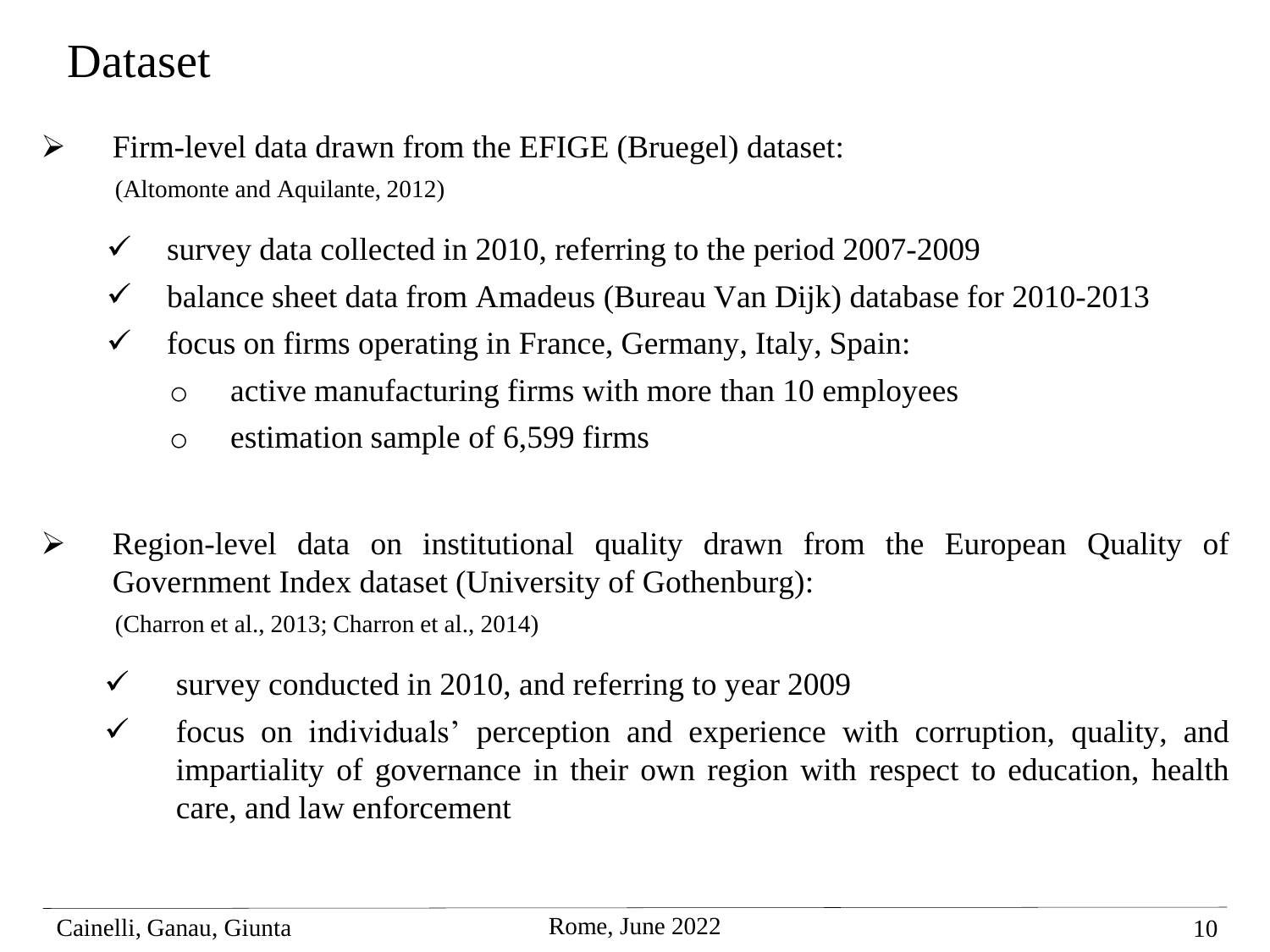#### Empirical framework – baseline equation

 $\triangleright$  Gibrat (1931)-type short-run growth equation:

 $\Delta Turnover_{isrc} = \alpha + \beta$ Institutions<sub>rc</sub> +  $\gamma$ Supplier<sub>isrc</sub> +  $\delta$ (Institutions<sub>rc</sub> × Supplier<sub>isrc</sub>) +

$$
+\sum_{k=1}^K \theta_k X_{isrc}^k + \sum_{p=1}^P \vartheta_p X_{rc}^p + \mu_s + \nu_c + \varepsilon_{isrc}
$$

- ✓ Δ*Turnoverisrc* is yearly average (deflated) turnover growth in 2010-2013 of firm *i* in sector *s*, region *r*, country *c*
- $\checkmark$  *Institutions<sub>rc</sub>* is a proxy for 2009 institutional quality normalised in [0, 1]
- *Supplier<sub>isrc</sub>* is a dummy for suppliers vs. final firms (2007-2009)
- $\checkmark$  *X*<sup>*k*</sup><sub>*isrc*</sub> is a vector of firm-level controls (2007-2010 period)
- $\checkmark$  *X<sup>p</sup><sub>rc</sub>* is a vector of region-level controls (2010 GDP pc/human capital/population density, 2010-2013 GDP pc growth, 1900 GDP pc)  $\Delta Turnover_{isrc} = \alpha + \beta Instantitions_{rc} + \gamma \text{Supplier}_{isrc} + \delta(Institution_{sc} \times \text{Supplier}_{isrc}) + \sum_{k=1}^{K} \theta_k X_{isrc}^k + \sum_{p=1}^{P} \vartheta_p X_{rc}^p + \mu_s + \nu_c + \varepsilon_{isrc}$ <br>
→  $\Delta Turnover_{isrc}$  is yearly average (deflated) turnover growth in 2010-2013 of in sector s, region r, country
	- $\checkmark$  μ<sub>*s*</sub> ( $v_c$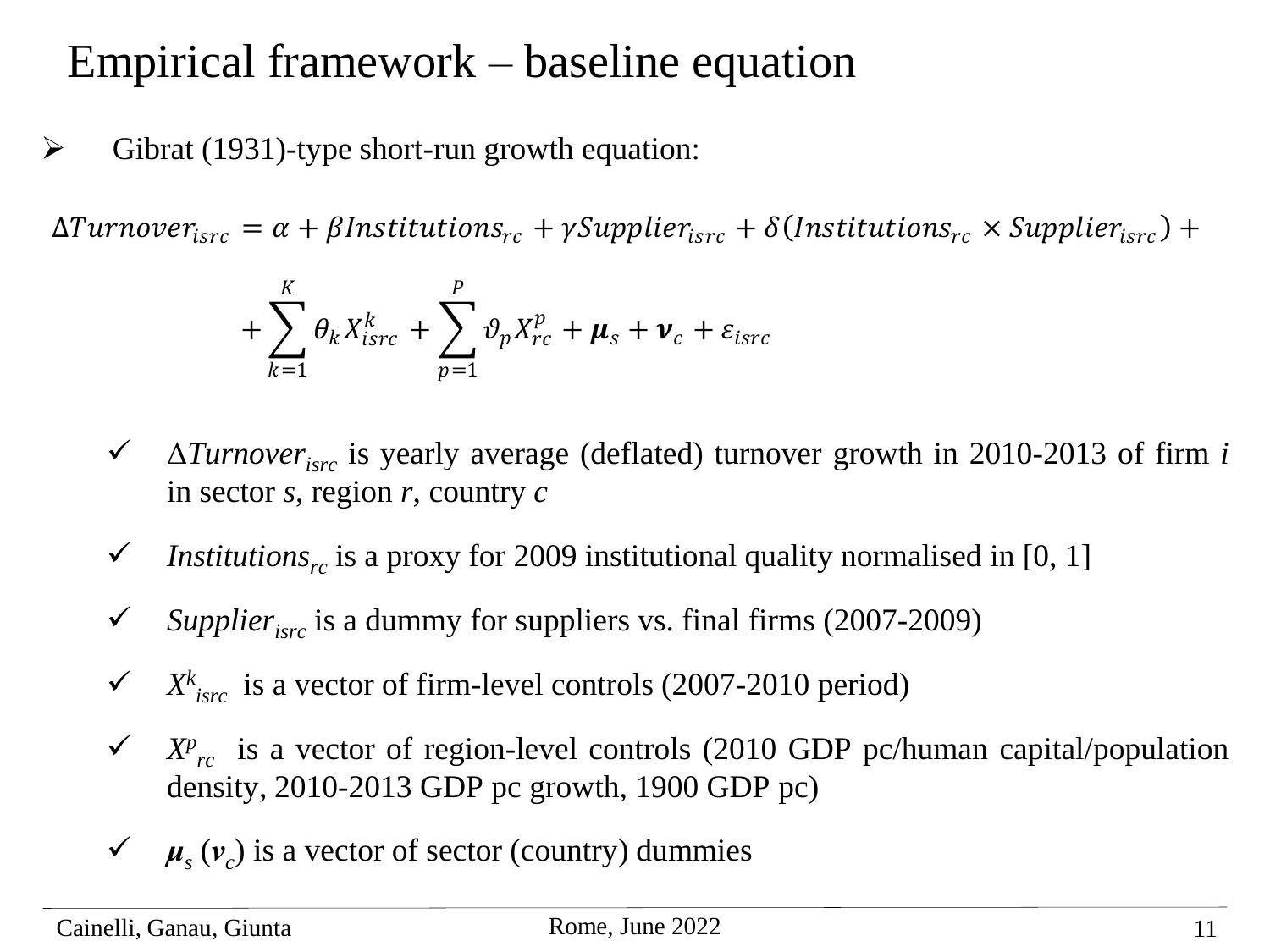#### Empirical framework – value chain position

- ➢ Position along the value chain based on sales of produced-to-order goods:
	- $\checkmark$  best proxy available in EFIGE to capture high-targeted, vertical market relationships between clients and suppliers (e.g., Veugelers et al., 2013; Accetturo and Giunta, 2016; Agostino et al., 2016; Cainelli et al., 2018)
	- 1. average percentage of sales accounted for by produced-to-order goods, and main customer of these goods:
		- $\circ$  final firm if serving exclusively end markets (19.44%)
		- o supplier if selling produced-to-order goods to other firms  $(80.56\%)$ 
			- 65.48% of suppliers has turnover entirely made up by sales of producedto-order goods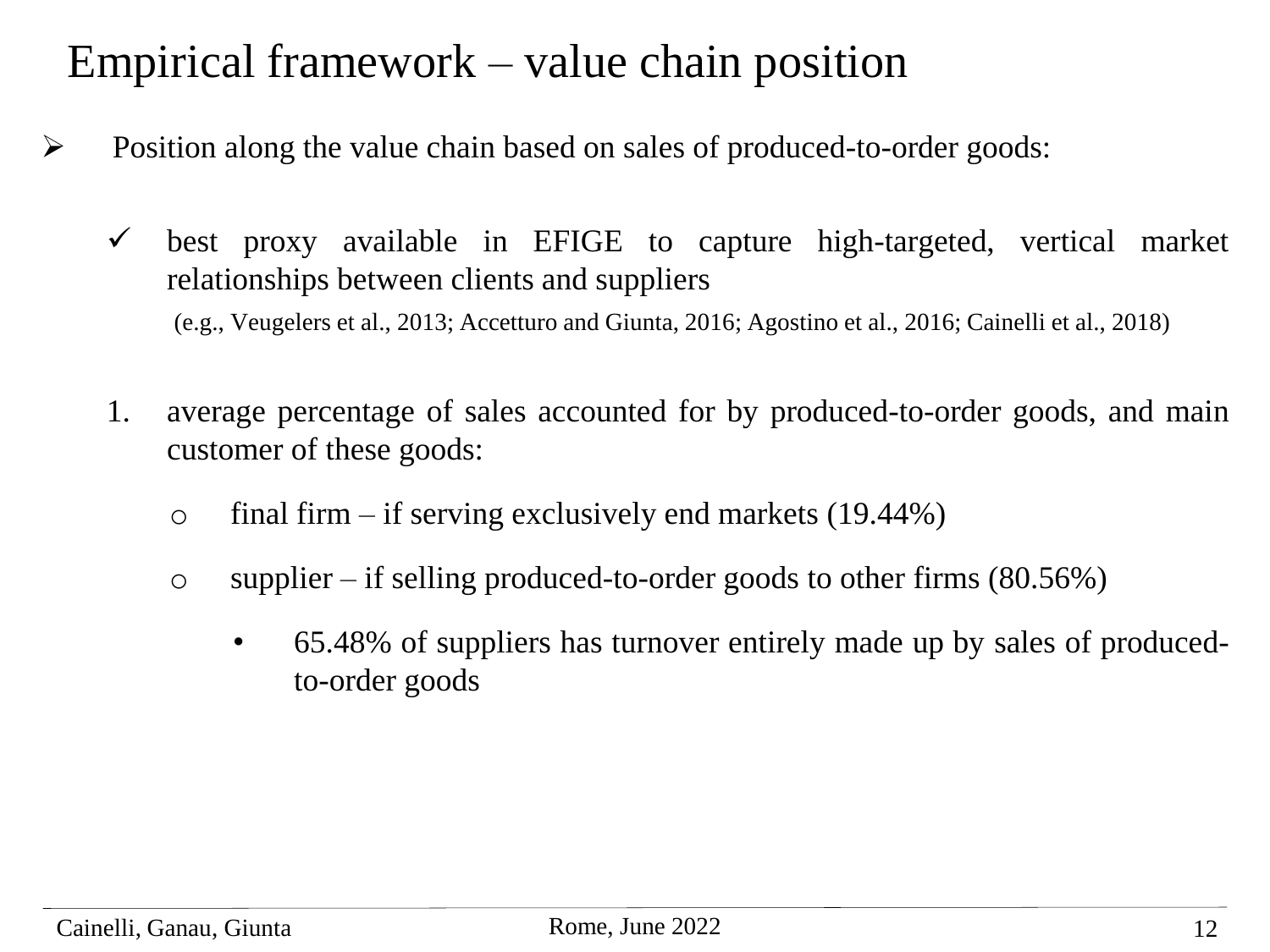#### Empirical framework – type of destination market

- 2. type of destination market whether firms are involved in local, national, or international value chains:
	- o domestic final firm if does not serve foreign markets at all  $(9.61\%)$
	- $\circ$  international final firm if exports at least a part of its production to serve foreign end markets (9.83%)
	- o domestic supplier if selling produced-to-order goods only to firms operating in the own country (40.20%)
		- to firms located in the own region  $(11.64%)$
		- to firms located only in other regions of the own country (12.05%)
		- to both types of firms  $(16.52%)$
	- o international supplier if selling produced-to-order goods also to foreign firms (40.35%)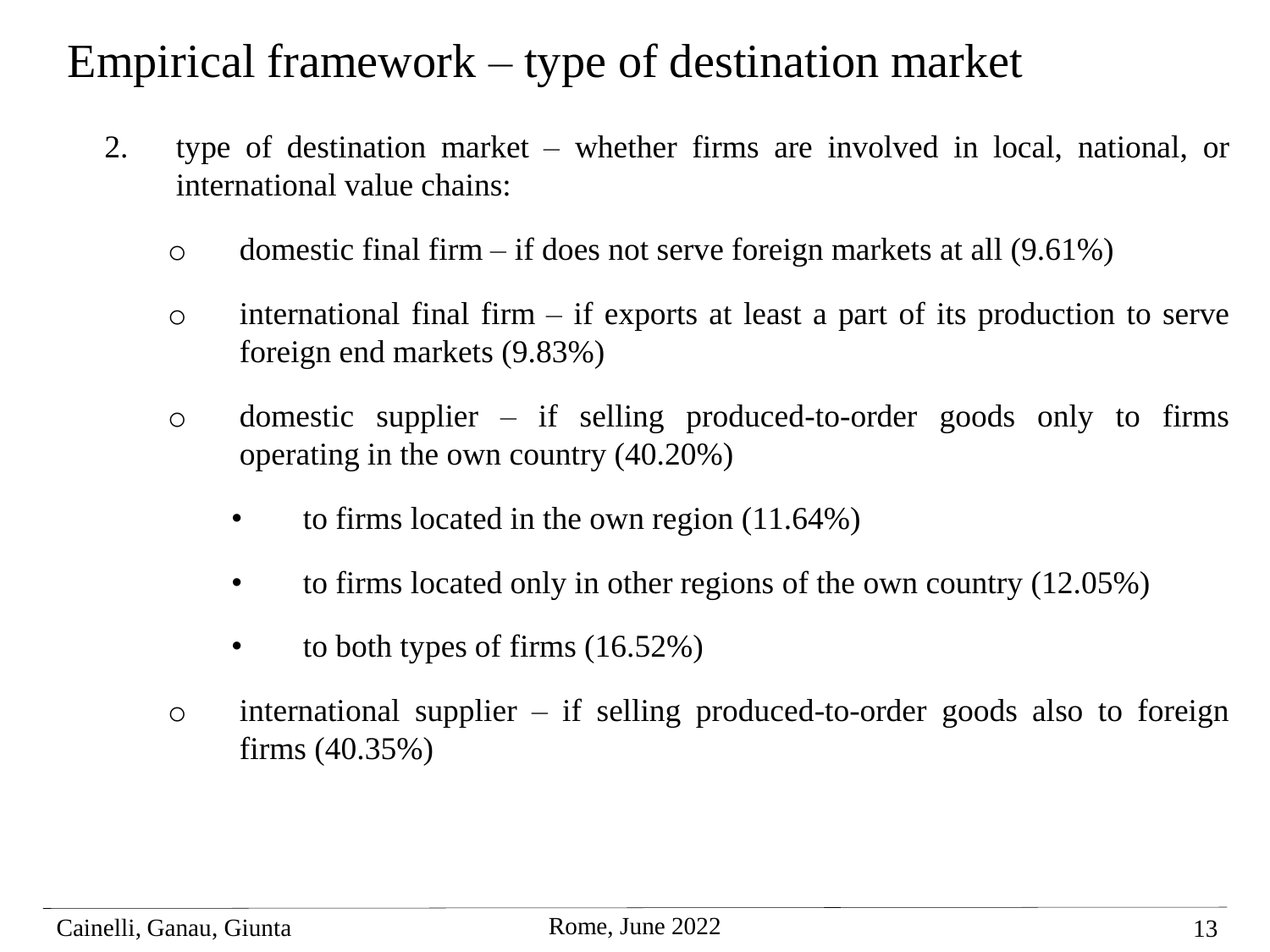### Empirical framework – identification strategy

- $\triangleright$  IV approach to deal with endogeneity of regional institutional quality:
	- 1. regional shocks affecting local government quality and local firms' performance
	- 2. spatial sorting
	- 3. measurement errors
- $\triangleright$  Identification of a causal effect of regional institutional quality:
	- $\checkmark$  regional variations in 1870s literacy rate
	- $\checkmark$  validity historical educational levels are highly correlated with subsequent changes in institutional and political setting (e.g., Glaeser et al., 2004; Akçomak and ter Weel, 2009; Tabellini, 2010)
	- $\checkmark$  exogeneity literacy rate in the 1870s represents a historical phenomenon which hardly could affect the current performance of individual firms
		- o once we control for current development level and growth (GDP per capita in 2010, and 2010-2013 growth), past development level (GDP per capita in 1900), and current human capital endowment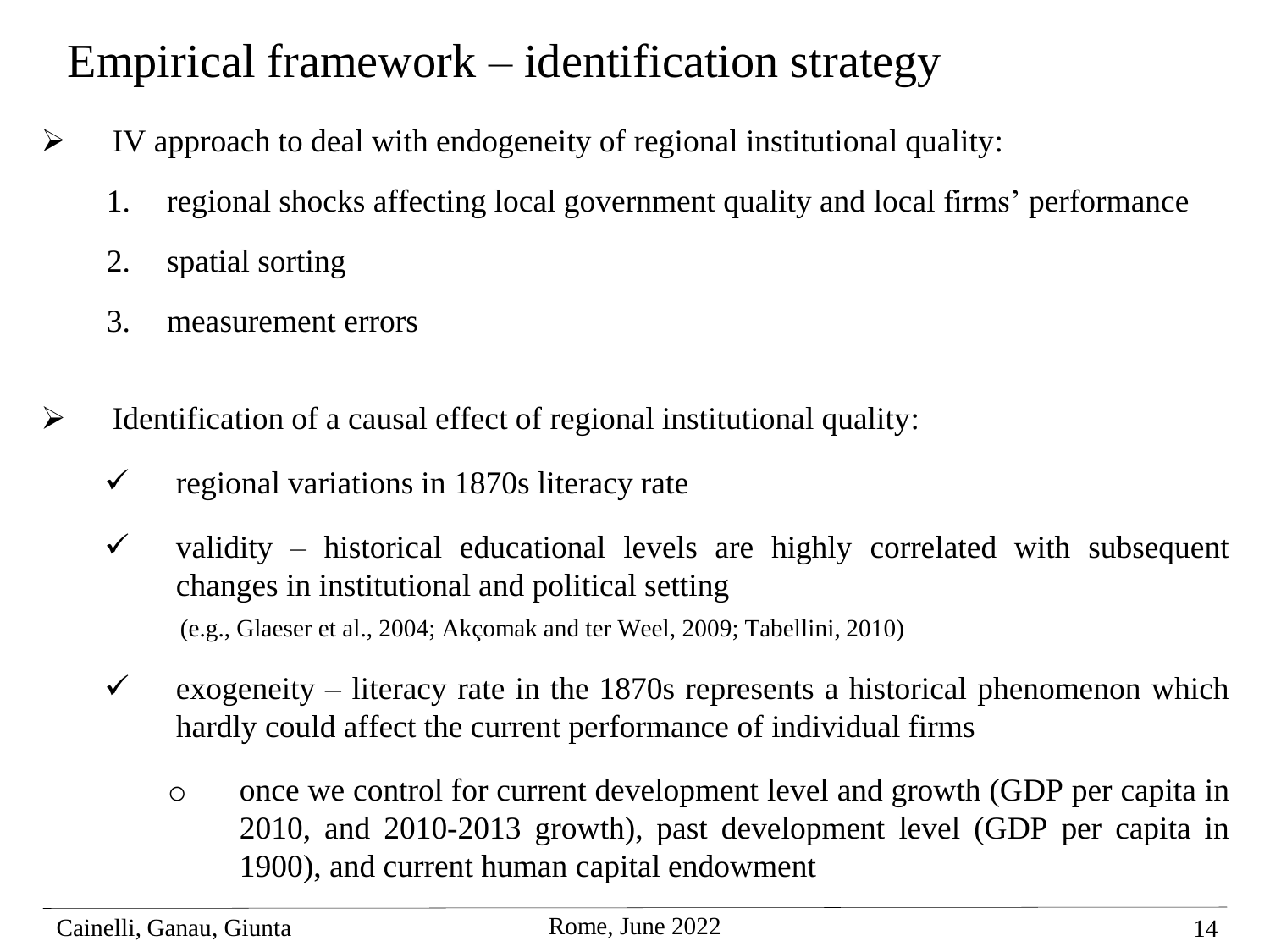#### Results – value chain position (baseline)

| <b>Estimation Method</b>                                     |          |                     | <b>OLS</b>         |                  |           |                     | <b>TSLS</b>        |                  |
|--------------------------------------------------------------|----------|---------------------|--------------------|------------------|-----------|---------------------|--------------------|------------------|
|                                                              |          | <b>Whole Sample</b> | <b>Final Firms</b> | <b>Suppliers</b> |           | <b>Whole Sample</b> | <b>Final Firms</b> | <b>Suppliers</b> |
| Institutions $_{rc}$                                         | $0.082*$ | 0.023               | 0.038              | $0.091*$         | $0.168**$ | 0.011               | 0.051              | $0.208**$        |
|                                                              | (0.042)  | (0.067)             | (0.065)            | (0.049)          | (0.073)   | (0.096)             | (0.149)            | (0.087)          |
| Supplier $_{\text{isrc}}$                                    | 0.000    | $-0.073**$          | $\cdots$           | $\cdots$         | $-0.000$  | $-0.123**$          | $\cdots$           | $\cdots$         |
|                                                              | (0.013)  | (0.035)             |                    |                  | (0.012)   | (0.049)             |                    |                  |
| Institutions <sub>rc</sub> $\times$ Supplier <sub>isrc</sub> | $\cdots$ | $0.114*$            | $\cdots$           | $\cdots$         | $\cdots$  | $0.191**$           | $\cdots$           | $\cdots$         |
|                                                              |          | (0.059)             |                    |                  |           | (0.081)             |                    |                  |
| Firm-Level Controls                                          | Yes      | Yes                 | Yes                | Yes              | Yes       | Yes                 | Yes                | Yes              |
| <b>Region-Level Controls</b>                                 | Yes      | Yes                 | Yes                | Yes              | Yes       | Yes                 | Yes                | Yes              |
| <b>Sector Dummies</b>                                        | Yes      | Yes                 | Yes                | Yes              | Yes       | Yes                 | Yes                | Yes              |
| <b>Country Dummies</b>                                       | Yes      | Yes                 | Yes                | Yes              | Yes       | Yes                 | Yes                | Yes              |
| Number of Firms                                              | 6,599    | 6,599               | 1,283              | 5,316            | 6,599     | 6,599               | 1,283              | 5,316            |
| $R^2$                                                        | 0.31     | 0.31                | 0.42               | 0.28             | 0.31      | 0.31                | 0.42               | 0.28             |
| First-Stage F Statistic                                      |          |                     |                    |                  |           |                     |                    |                  |
| Institutions $_{rc}$                                         | $\cdots$ | $\cdots$            | $\cdots$           | $\cdots$         | 16.44     | 11.87               | 11.05              | 17.57            |
| Institutions <sub>rc</sub> $\times$ Supplier <sub>isrc</sub> | .        | $\cdots$            | $\cdots$           | $\ddotsc$        | $\cdots$  | 17.24               | $\cdots$           | $\cdots$         |

Notes: \*  $p < 0.1$ ; \*\*  $p < 0.5$ ; \*\*\*  $p < 0.01$ . Standard errors (in parentheses) clustered at the regional level.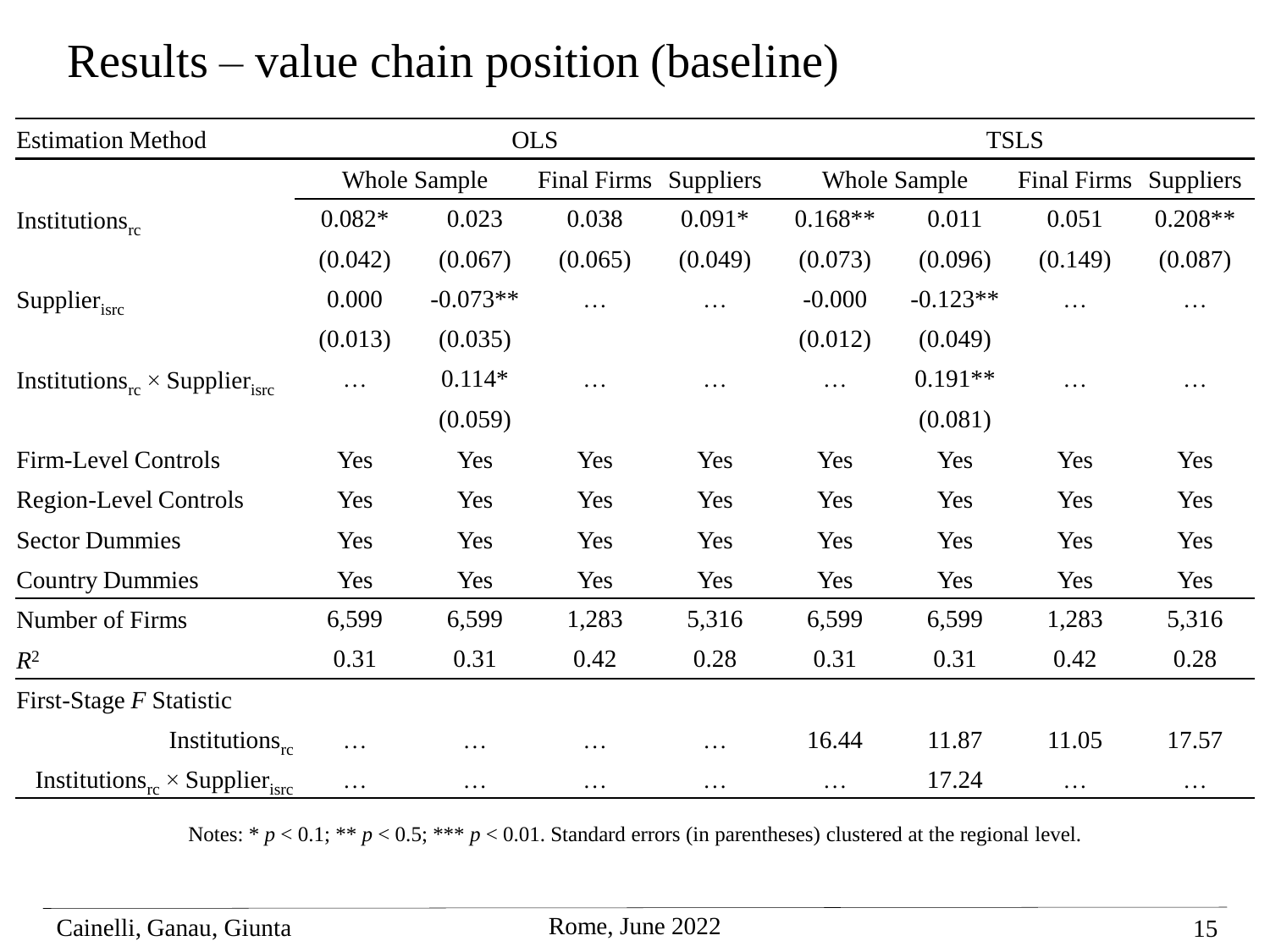#### Results – robustness tests on baseline

- $\triangleright$  Baseline results are fully confirmed:
	- $\checkmark$  removing firm-level controls to increase sample size
	- $\checkmark$  considering only regions with at least 30 firms in the sample
	- $\checkmark$  excluding countries one by one
	- $\checkmark$  clustering standard errors at region-country level (rather than at region level)
	- $\checkmark$  relying on a Two-Step GMM estimator (rather than on TSLS)
	- $\checkmark$  considering variation in regional institutional quality (2009-2013)
	- $\checkmark$  alternative IVs
		- o executive constraint in 1600-1800 × terrain ruggedness
		- o rainfall variability in 1500-1750 (economic risk in pre-industrial period)
- ➢ In addition, we capture a 'supplier effect' rather than a 'small size effect'.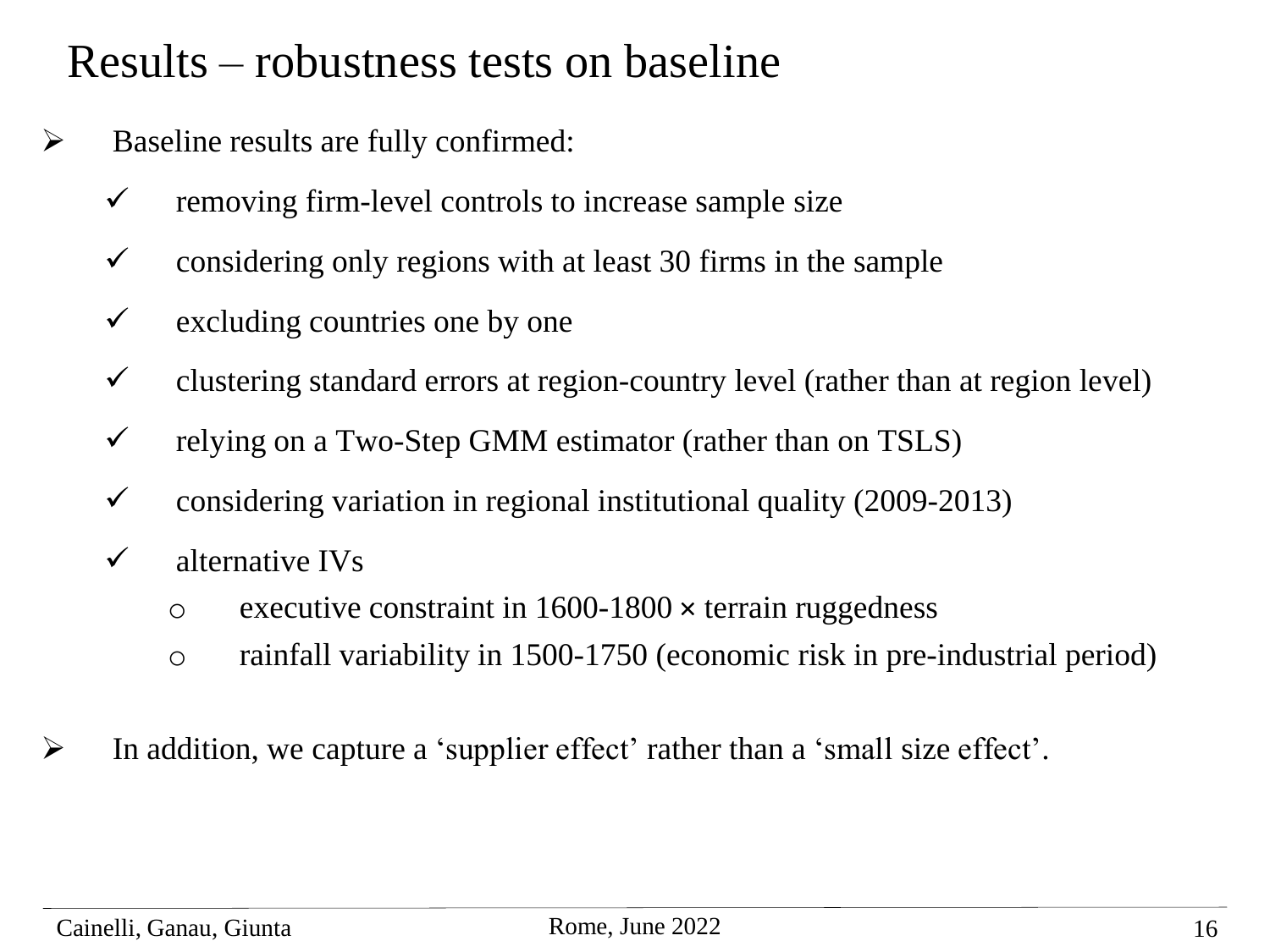#### Results – type of destination market

| Marginal Effect of Regional Institutional Quality |             | Marginal Effect of Regional Institutional Quality                        |             |  |  |
|---------------------------------------------------|-------------|--------------------------------------------------------------------------|-------------|--|--|
| <b>Estimation Method</b>                          | <b>TSLS</b> | <b>Estimation Method</b>                                                 | <b>TSLS</b> |  |  |
| <b>Domestic Final Firms</b>                       | $-0.086$    | <b>Domestic Suppliers Serving</b>                                        |             |  |  |
|                                                   | (0.248)     | Own Region                                                               | $0.350***$  |  |  |
| <b>International Final Firms</b>                  | 0.198       |                                                                          | (0.111)     |  |  |
|                                                   | (0.297)     | <b>Other Regions</b>                                                     | 0.094       |  |  |
| <b>Domestic Suppliers</b>                         | $0.356**$   |                                                                          | (0.114)     |  |  |
|                                                   | (0.146)     | Own & Other Regions                                                      | 0.182       |  |  |
| <b>International Suppliers</b>                    | 0.004       |                                                                          | (0.121)     |  |  |
|                                                   | (0.161)     | Number of Firms                                                          | 2,653       |  |  |
| Number of Firms                                   | 6,599       | Notes: * $p < 0.1$ ; ** $p < 0.5$ ; *** $p < 0.01$ . Standard errors (in |             |  |  |

Notes: \* *p* < 0.1; \*\* *p* < 0.5; \*\*\* *p* < 0.01. Standard errors (in parentheses) clustered at the regional level.

parentheses) clustered at the regional level.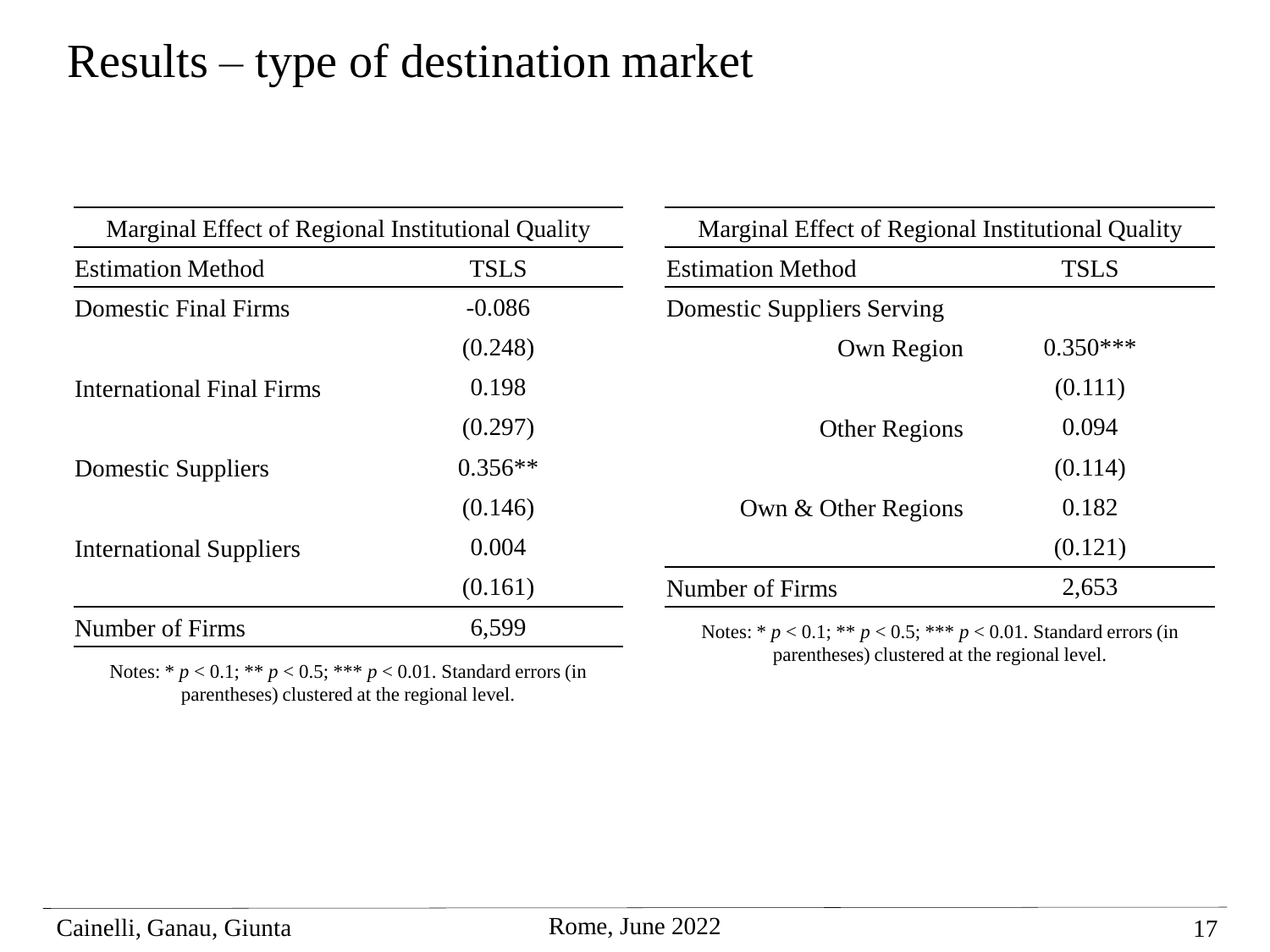### Results – suppliers by % of produced-to-order good sales



Cainelli, Ganau, Giunta **Rome, June 2022** 18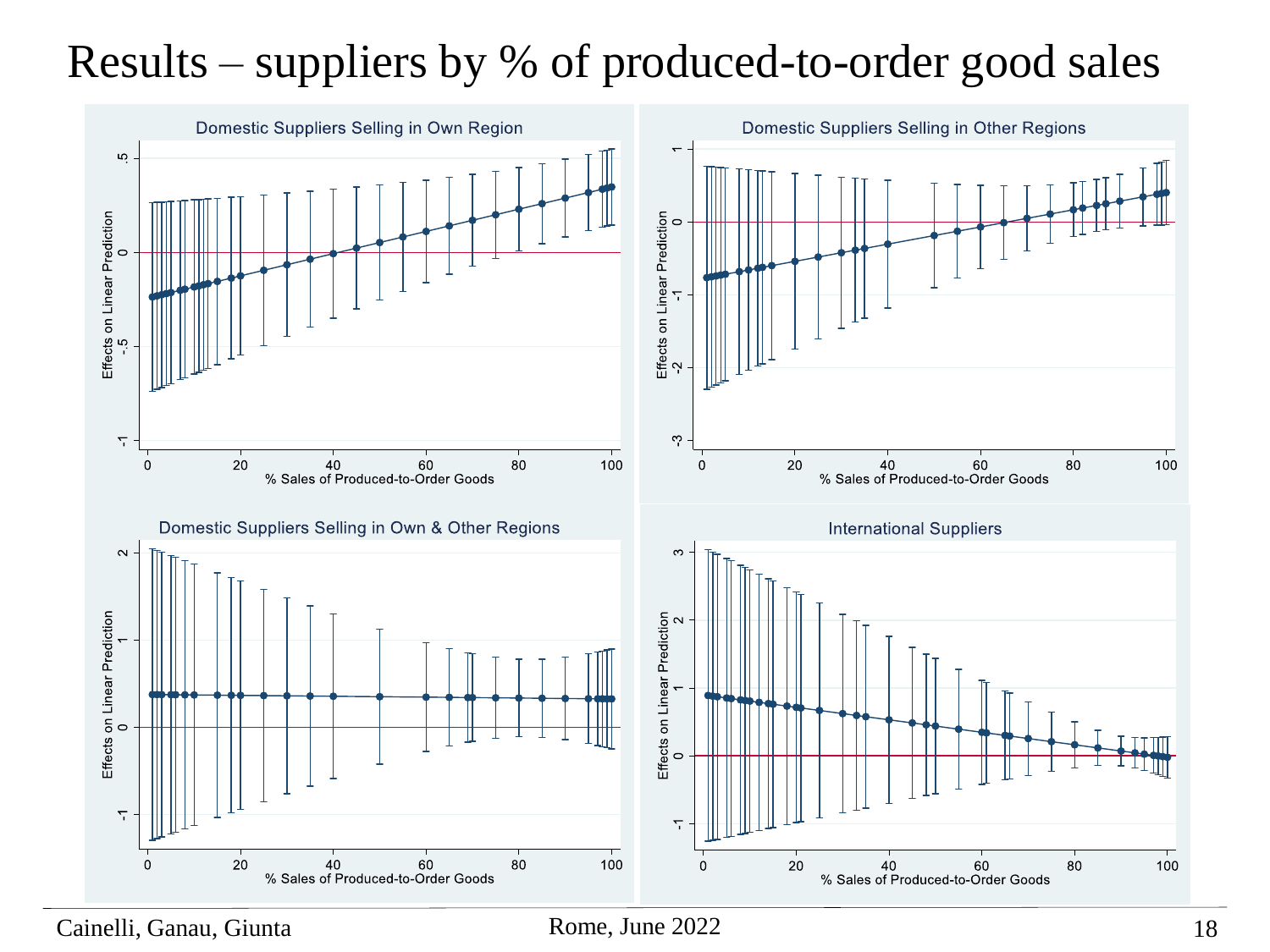#### Concluding remarks

- ➢ Novel contribution on the role of regional institutions as a growth-enhancing factor in the era of international production fragmentation.
- ➢ High-quality regional institutions have positive effects on the short-run growth of only local-embedded suppliers almost entirely specialised in providing highly targeted produced-to-order goods to other firms located in their own region:
	- $\checkmark$  local-embedded domestic suppliers represent a significant share of the productive units operating in many European manufacturing systems;
	- $\checkmark$  'aggregate productivity issue' relative low quality of local governments, combined with the small size and the high idiosyncratic risks of local-embedded domestic suppliers, could increase their probability of being crowded out and exiting the market.
- ➢ Improving local governance is key to foster:
	- $\checkmark$  firm-level performance;
	- ✓ aggregate-level performance.